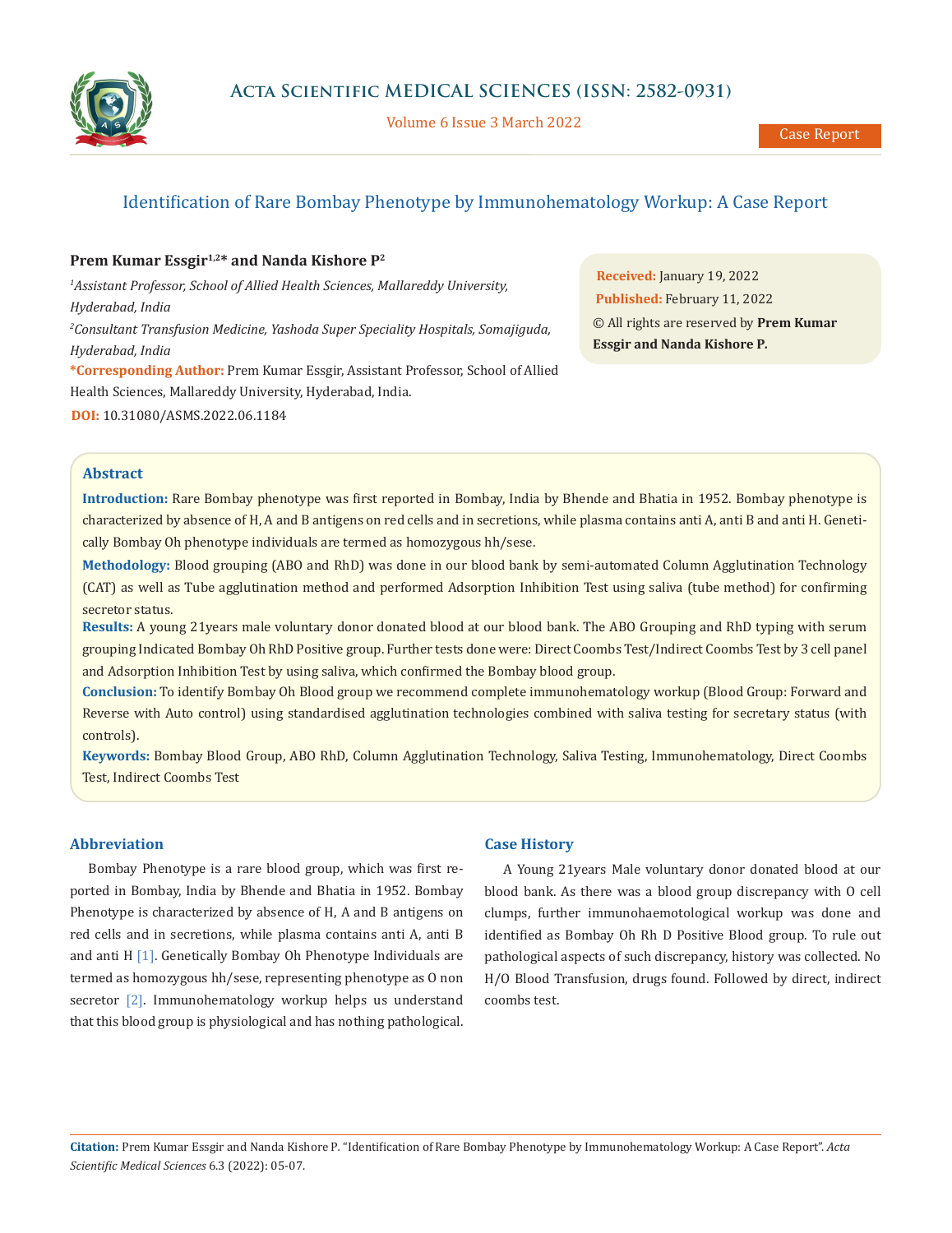#### **Methods**

Blood Grouping (ABO and RhD) was done in our blood bank by semi-automated Column Agglutination Technology (CAT) as well as Tube agglutination method and Coombs tests were done by CAT method.

#### **Equipment**

Semi-automation on Otho Clinical workstation was used.

Standard Tube agglutination method for all tube methods: further by performing Adsorption Inhibition Test using saliva by tube method secretor status was confirmed.

### **Results**

The ABO and RhD typing with reverse grouping on semiautomated CAT method gave a result of O Rh D Positive (Figure 1). Serum reaction with O pooled cells gave 4+ grade agglutination [Figure 2]. Anti H Lectin antisera: Negative [Figure 2]. Routine Donor ICT using Pooled cells were Positive (4+) [Figure 3]. Such results Indicated Bombay Oh RhD Positive group. Tests results shown in figures 1, 2, 3 and 4.



**Figure 1:** The ABO and RhD typing with reverse grouping on semiautomated CAT method gave a result of O Rh D Positive and Auto control: Negative.



**Figure 2:** The ABO and RhD typing with reverse grouping on Tube method gave a result of O Rh D Positive, Serum reaction with O pooled cells gave 4+ grade agglutination, Auto control: Negative and Anti H Lectin antisera: Negative.



**Figure 3:** Routine Donor ICT using Pooled cells were Positive (4+), ICT by 3 cell panel: Pan Reactive and DCT: Negative.



**Figure 4:** Adsorption Inhibition Test (Saliva test): Non secretor result (Agglutination confirming the non-secretor status).